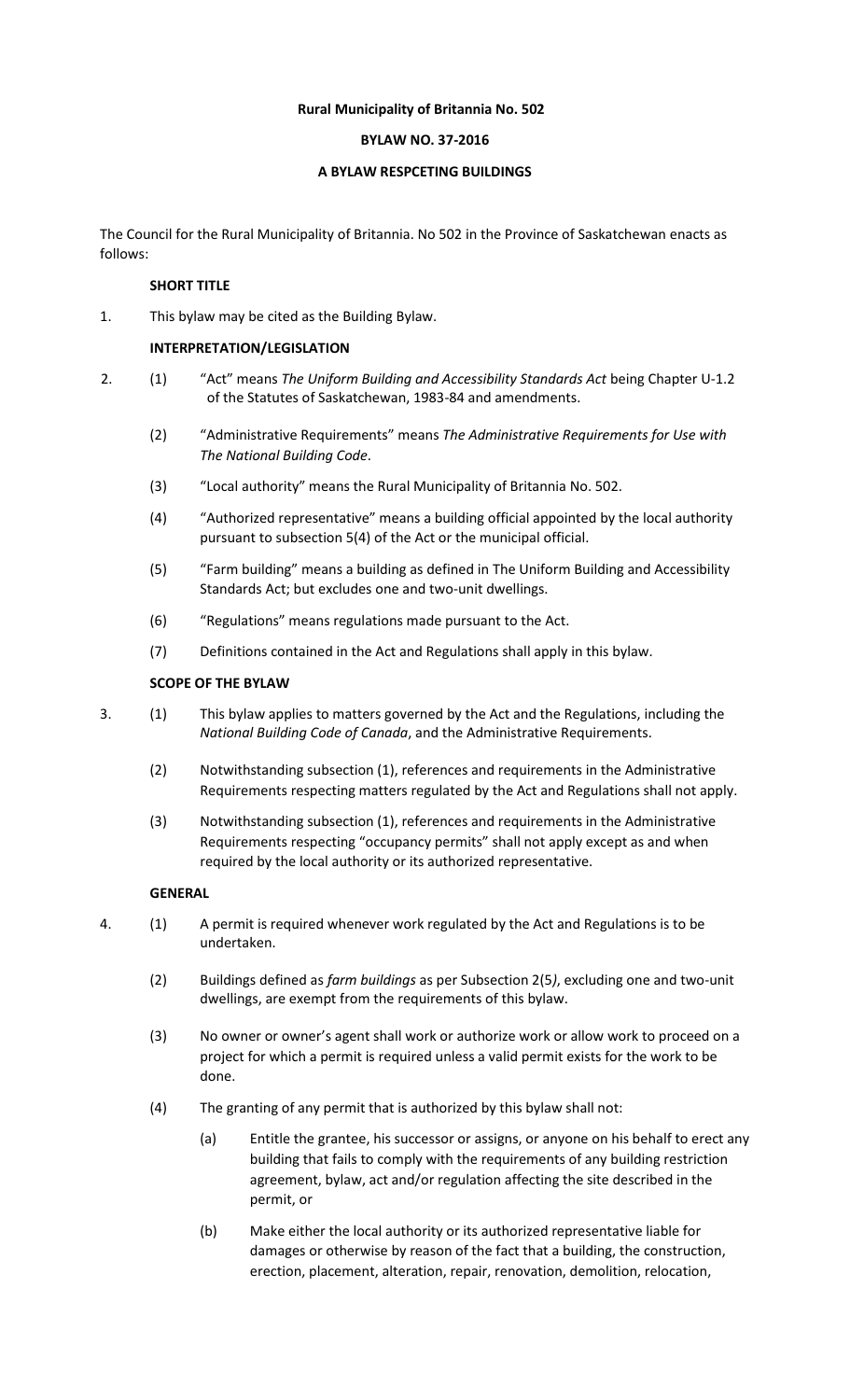removal, use or occupancy of which has been authorized by permit, does not comply with the requirements of any building restriction agreement, bylaw, act and/or regulation affecting the site described in the permit.

## **BUILDING PERMITS**

- 5. (1) Every application for a permit to construct, erect, place, alter, repair, renovate or reconstruct a building shall be in a form as required by the local authority, and shall be accompanied by three sets of the plans and specifications of the proposed building, except that when authorized by the local authority or its authorized representative plans and/or specifications need not be submitted.
	- (2) If the work described in an application for building permit, to the best of the knowledge of the local authority or its authorized representative, complies with the requirements of this bylaw, the local authority, upon receipt of the prescribed fee, shall issue a permit in a form required by the local authority and return one set of submitted plans to the applicant.
	- (3) The local authority may, at its discretion, have plan review, inspection and other services for the purpose of enforcement of the Act and Regulations provided by building officials designated by the minister to assist the local authority pursuant to subsection 4(4) of the Act.
	- (4) The local authority may, at its discretion, have plan review, inspection and other services provided by a person, firm or corporation employed under contract to the local authority.
	- (5) The permit fee for construction, erection, placement, alteration, repair, renovation or reconstruction of a building shall be based on the fees establish in *"Schedule A"* attached.
	- (6) The local authority may estimate the value of construction for the work described in an application for building permit, for the purpose of evaluating a permit fee, based on established construction costs, owner's statement of costs or constructor's contract values, or similar methods selected by the local authority.
	- (7) Approval in writing from the local authority or its authorized representative is required for any deviation, omission or revision to work for which a permit has been issued under this section.
	- (8) All permits issued under this section expire:
		- (a) Six months from date of issue if work is not commenced within that period, or
		- (b) If work is suspended for a period of six months, or
		- (c) If work is suspended for a period of longer than six months without prior written agreement of the local authority or its authorized representative

except that a permit may be renewed for six months upon written application to the local authority.

It is the responsibility of the applicant to request an extension in writing to the local authority.

(9) The local authority may, at its discretion, rebate a portion of a permit fee where work is reduced in scope or discontinued, or where other exceptional circumstances occur. Rebates will be based on refunds received by the local authority from the authorized representative and at the discretion of the authorized representative.

#### **DEMOLITION OR REMOVAL PERMITS**

- 6. (1) (a) A permit to demolish or remove a building shall be based on the fees established in *"Schedule B"*.
	- (b) (i) In addition, the applicant shall deposit with the local authority the following fee established in *"Schedule B* " to cover the cost of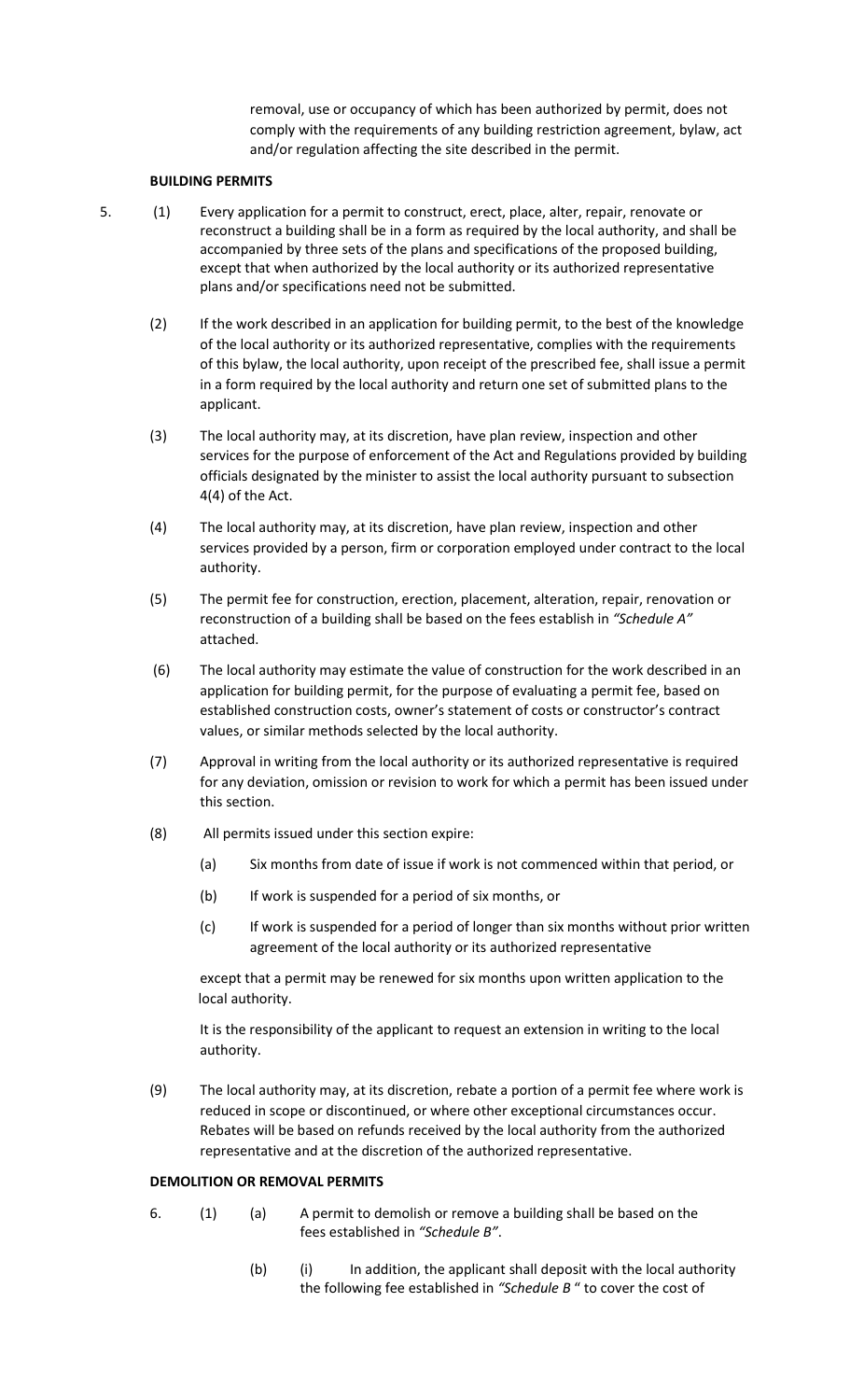restoring the site after the building has been demolished or removed to such condition that it is, in the opinion of the local authority or its authorized representative, not dangerous to public safety.

(ii) If the applicant who demolishes or removes the building restores the site to a condition satisfactory to the local authority or its authorized representative, the sum deposited, or portion thereof, shall be refunded.

(2) Every application for a permit to demolish or remove a building shall be in a form required by the local authority.

(3) Where a building is to be demolished and the local authority or its authorized representative is satisfied that there are no debts or taxes in arrears or taxes outstanding with respect to the building or land on which the building is situated, the local authority, upon receipt of the fee and deposit prescribed, shall issue a permit for the demolition in a form required by the local authority.

(4) Where a building is to be removed from the local authority, and the local authority or its authorized representative is satisfied that there are no debts or taxes in arrears or taxes outstanding with respect to the building or land on which the building is situated, the local authority, upon receipt of the fee and deposit prescribed, shall issue a permit for the removal in a form required by the local authority.

(a) Where a building is to be removed from its site and set upon another site in the local authority, and the local authority or its authorized representative is satisfied that there are no debts or taxes in arrears or taxes outstanding with respect to the building or land on which the building is situated, and the building when placed on its new site and completed, to the best of the knowledge of the local authority or its authorized representative, will conform with the requirements of this bylaw, the local authority, upon receipt of the fee and deposit prescribed, shall issue a permit for the removal in a form required by the local authority.

(b) In addition, the local authority, upon receipt of the fee prescribed in Section 5(5), shall issue a permit for the placement of the building in a form required by the local authority.

(6) All permits issued under this section expire six months from the date of issue except that a permit may be renewed for six months upon written application to the local authority.

(a) It is the responsibility of the applicant to request an extension in writing to the local authority.

### **ENFORCEMENT OF BYLAW**

- 7. (1) If any building or part thereof or addition thereto is constructed, erected, placed, altered, repaired, renovated or reconstructed in contravention of any provision of this bylaw, the local authority or its authorized representative may take any measures as permitted by Part V of the Act for the purpose of ensuring compliance with this bylaw including, but not limited to:
	- (a) Entering a building,
	- (b) Ordering production of documents, tests, certificates, etc. relating to a building,
	- (c) Taking material samples,
	- (d) Issuing notices to owners that order actions within a prescribed time,
	- (e) Eliminating unsafe conditions,
	- (f) Completing actions, upon an owner's non-compliance with an order, and adding the expenses incurred to the tax payable on the property, and
	- (g) Obtaining restraining orders.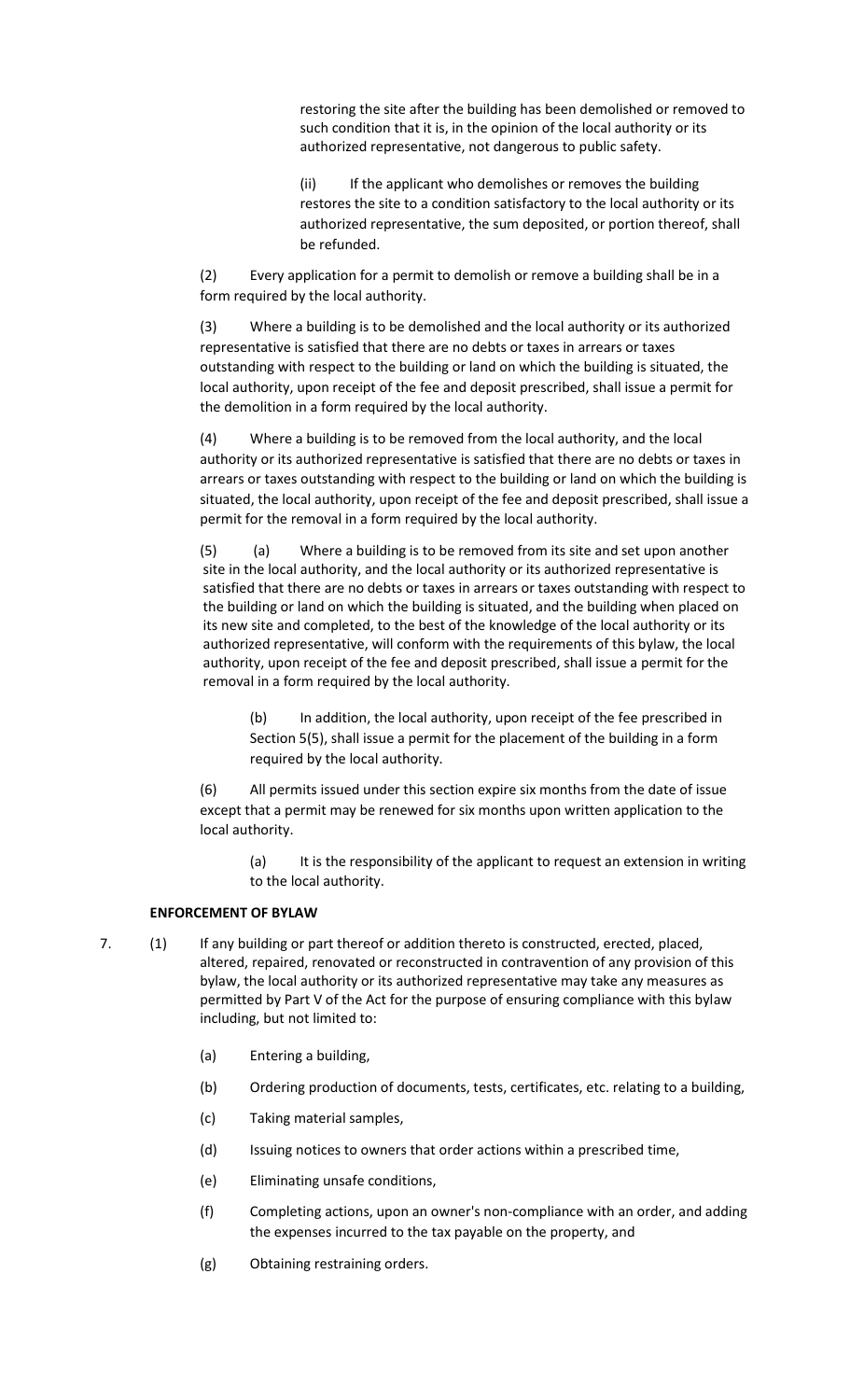- (2) If any building, or part thereof, is in an unsafe condition due to its faulty construction, dilapidated state, abandonment, open or unguarded condition or any other reason, the local authority or its authorized representative may take any measures allowed by subsection (1).
- (3) No person shall occupy a building without first receiving final approval from the local authority or authorized representative.
- (4) Approval for occupancy shall not be granted until the building has passed the final inspection and the building official(s) are satisfied that the building conforms to the minimum requirements of the National Building Code.
- (5) The owner of a building for which a permit has been issued or for which actions are being taken in compliance with an order shall give notice in writing to the local authority as required in Section 17.2 of the Act including, but not limited to:
	- (a) On start, progress and completion of construction,
	- (b) Of change in ownership prior to completion of construction, and

## **SPECIAL CONDITIONS**

- 8. (1) Notwithstanding the requirements of the Regulations, an architect or professional engineer registered in the province of Saskatchewan shall be engaged by the owner for assessment of design and inspection of construction or certification of a building or part of a building where required by the local authority or its authorized representative.
	- (2) An up-to-date plan or survey of the site described in a permit or permit application prepared by a registered land surveyor shall be submitted by the owner where required by the local authority or its authorized representative.
	- (3) It shall be the responsibility of the owner to ensure that change in property lines and/or change in ground elevations will not bring the building or an adjacent building into contravention of this bylaw.
	- (4) It shall be the responsibility of the owner to arrange for all permits, inspections and certificates required by other applicable bylaws, acts and regulations.

## **AMENDMENTS**

9. (1) The local authority may from time to time make amendments, by a resolution of Council at a properly convened Council meeting, to the Forms and Schedules annexed hereto and forming a part of this bylaw.

## **PENALTY**

- 10. (1) Any person who contravenes any of the provisions of this bylaw shall be liable to the penalties provided in Section 22 of the Act.
	- (2) Conviction of a person or corporation for breach of any provision of this bylaw shall not relieve him from compliance therewith.

### **REPEAL**

11. (1) Bylaw 16-2015 is hereby repealed.

## **EFFECTIVE DATE OF BYLAW**

12. (1) This Bylaw shall come into force and take effect upon approval by the Minister of Government Relations.

*Read a first time this 28th day of December 2016. Read a second time this 22nd day of February 2017. Read a third time this 22nd day of February 2017.*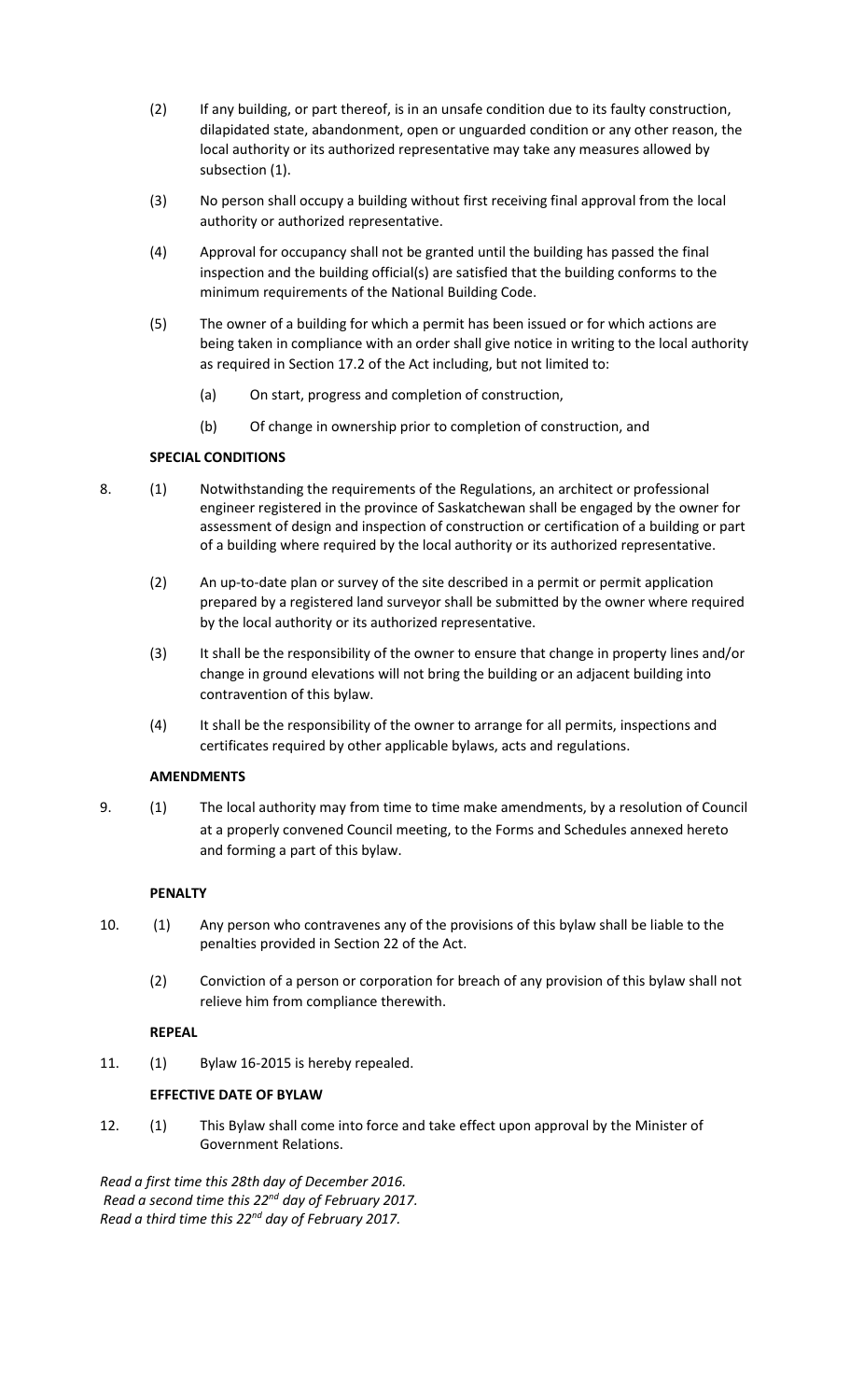Reeve

*\_\_\_\_\_\_\_\_\_\_\_\_\_\_\_\_\_\_\_\_\_\_\_\_\_\_\_\_\_*

\_\_\_\_\_\_\_\_\_\_\_\_\_\_\_\_\_\_\_\_\_\_\_\_\_\_\_\_\_\_

SEAL

Administrator

*Schedule A*

**Plan Review Service Fees (Residential)** 

JWS Inspection Services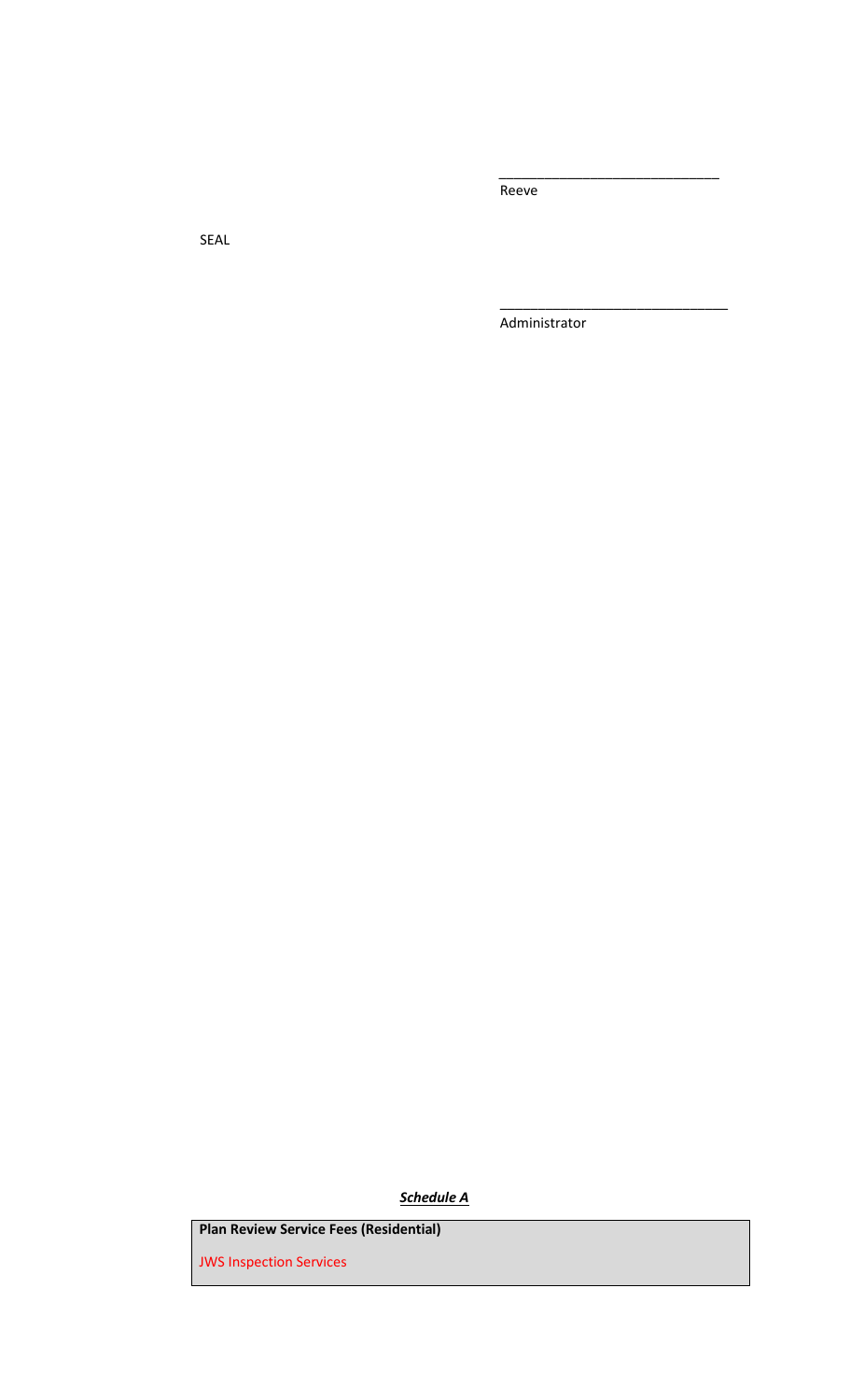| <b>Building Type</b>                                                        | Fee (\$)                                  |
|-----------------------------------------------------------------------------|-------------------------------------------|
| Single Family Dwelling (Stick built)                                        | \$4.25/\$1,000.00                         |
| Single Family Dwelling - Additions                                          | \$4.25/ft <sup>2</sup> (Minimum \$250.00) |
| Ready to Moves Homes (RTM - No garage)                                      | \$0.26/ $ft^2$                            |
| Ready to Moves Homes (RTM - With garage)                                    | \$0.26/ ft <sup>2</sup> + \$50.00         |
| Detached Garages - Up to 600 ft <sup>2</sup>                                | \$120.00                                  |
| Detached Garages - Between 600 ft <sup>2</sup> . and 2000 ft <sup>2</sup> . | \$250.00                                  |
| <b>Mobile Homes</b>                                                         | \$120.00                                  |
| <b>Decks</b>                                                                | \$80.00                                   |
| <b>Basement Developments</b>                                                | \$150.00                                  |
|                                                                             |                                           |
| <b>Permit Cancellations</b>                                                 | 75% refund within 3 months                |
| (Required in writing)                                                       | 50% refund over 3 months                  |

| <b>Plan Review Services (Commercial)</b><br><b>K.L Inspection Services</b> |                                             |  |
|----------------------------------------------------------------------------|---------------------------------------------|--|
| <b>Building Type</b>                                                       | Fees $(5)$                                  |  |
| <b>Commercial Building</b><br>(Include Additions)                          | \$4.00/1,000.00 (First \$1,000,000)         |  |
|                                                                            | $$3.50/1,000.00$ (Portions > \$1,000,000)   |  |
| <b>Commercial Minimums</b>                                                 | \$250.00                                    |  |
| Commercial (Existing)                                                      | \$60.00/hr (min 3hrs)                       |  |
| Pole (Post & Bean) Bldg's                                                  | \$.20 sq.ft or \$4.00/1000 (whichever less) |  |
|                                                                            |                                             |  |
| <b>Permit Cancellations</b><br>(Required in writing)                       | 75% refund within 3 months                  |  |
|                                                                            | 50% refund over 3 months                    |  |

| <b>Rural Municipality of Britannia No. 502</b>                     |             |  |
|--------------------------------------------------------------------|-------------|--|
|                                                                    | Fees $(\$)$ |  |
| <b>Building Application Fee</b>                                    | \$100.00    |  |
| Saskatchewan Assessment Management<br>Agency (SAMA) Inspection fee | \$25.00     |  |

# *Schedule B*

**Demolition or Removal Permits**